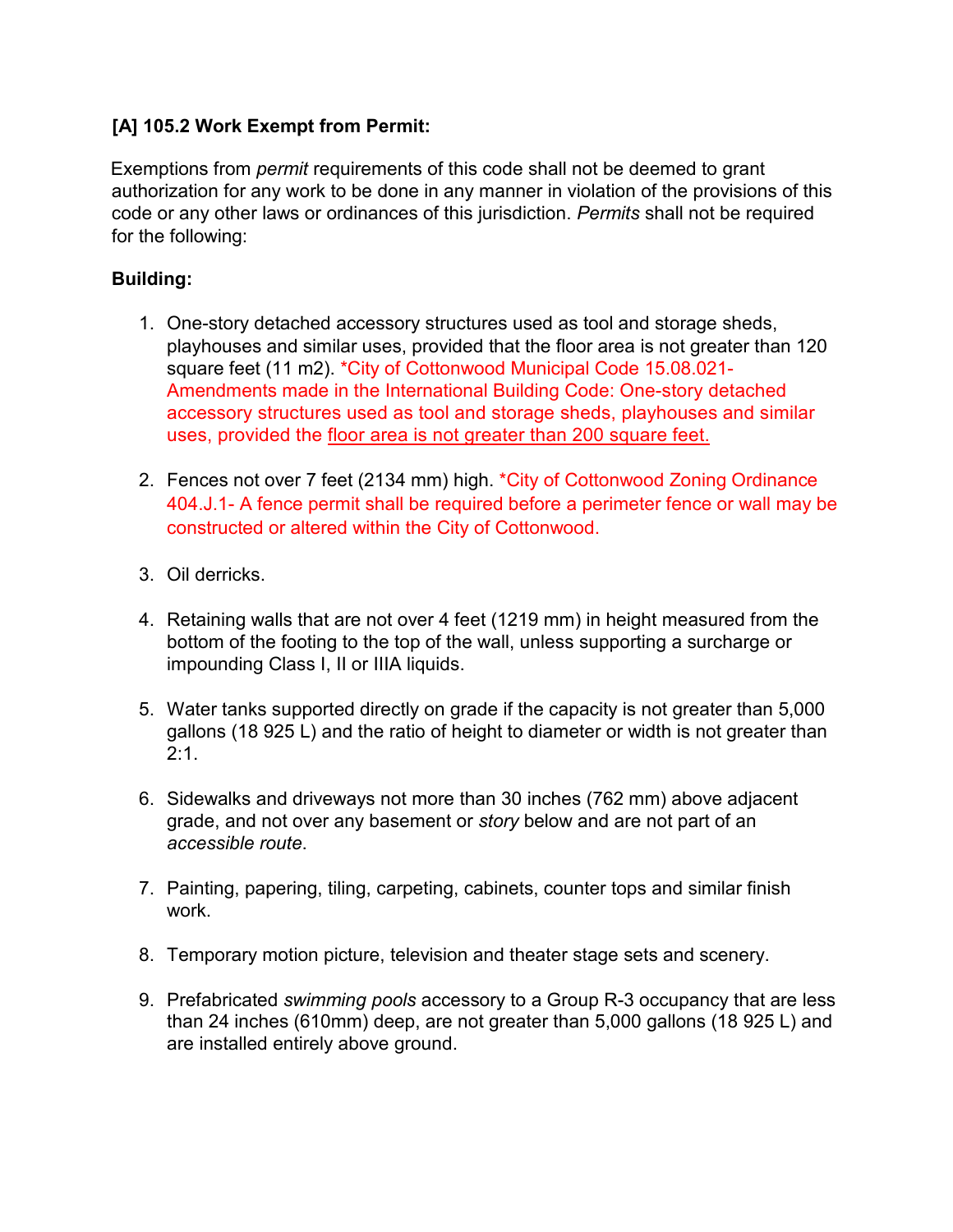- 10.Shade cloth structures constructed for nursery or agricultural purposes, not including service systems.
- 11.Swings and other playground equipment accessory to detached one- and twofamily *dwellings*.
- 12.Window awnings in Group R-3 and U occupancies, supported by an exterior wall that do not project more than 54 inches (1372 mm) from the *exterior wall* and do not require additional support.
- 13.Nonfixed and movable fixtures, cases, racks, counters and partitions not over 5 feet 9 inches (1753 mm) in height.

#### **Electrical:**

- 1. **Repairs and maintenance:** Minor repair work, including the replacement of lamps or the connection of *approved* portable electrical equipment to *approved*  permanently installed receptacles.
- 2. **Radio and television transmitting stations:** The provisions of this code shall not apply to electrical equipment used for radio and television transmissions, but do apply to equipment and wiring for a power supply and the installations of towers and antennas.
- 3. **Temporary testing systems:** A *permit* shall not be required for the installation of any temporary system required for the testing or servicing of electrical equipment or apparatus.

#### **Gas:**

- 1. Portable heating appliance.
- 2. Replacement of any minor part that does not alter approval of equipment or make such equipment unsafe.

#### **Mechanical:**

- 1. Portable heating appliance.
- 2. Portable ventilation equipment.
- 3. Portable cooling unit.